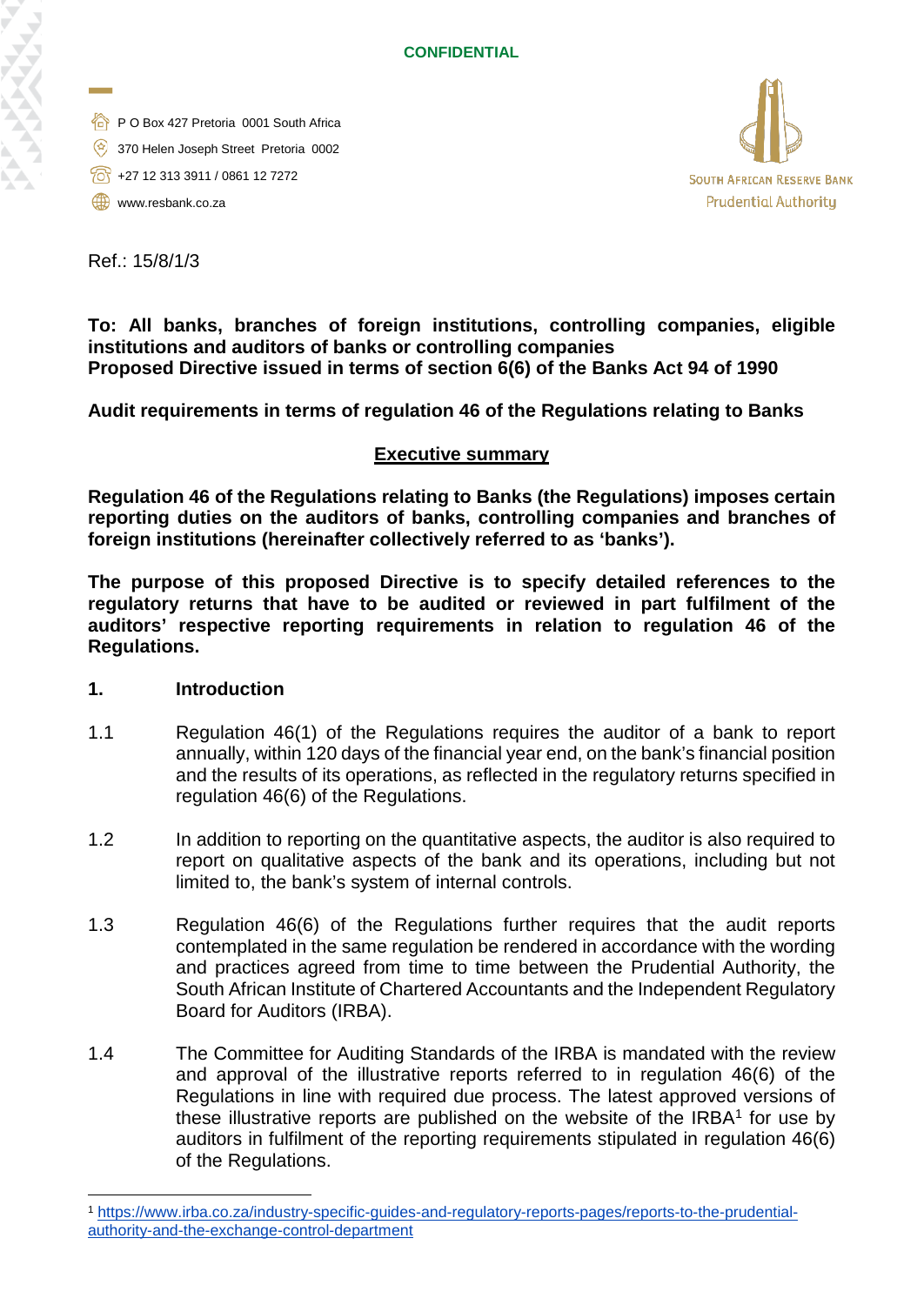- 1.5 The Illustrative regulatory reports referenced above comprise Parts A to I, with Parts A to E addressing the reports required in terms of regulation 46(6) of the Regulations and structured in accordance with the type of audit or review conducted, including the associated levels of assurance. These are:
	- o Part A Audit report on the year-end BA returns;<br>  $\circ$  Part B Review report on the year-end BA returr
	- Part  $B$  Review report on the year-end BA returns;
	- o Part C Limited assurance report on risk returns at year-end;<br>o Part D Limited assurance report on risk returns at vear-end
	- Part  $D$  Limited assurance report on risk returns at year-end derived from internal models; and
	- o Part E Limited assurance report on BA 325 daily market risk returns
- 1.6 To date, the aforementioned parts of the illustrative reports contained the detailed breakdown of the sections of the various regulatory returns listed in regulation 46(6) of the Regulations that were audited or reviewed as part of the engagement. However, in light of the ongoing regulatory changes to align the Regulations with the Basel III post-crisis reforms as well as changes required as part of ongoing regulatory reviews, it has been decided to remove the detailed references to the regulatory returns from Parts A to E of these illustrative reports in order to limit the frequency of changes to these illustrative reports.
- 1.7 This proposed Directive and/or subsequent directives that replace this proposed Directive will specify the detailed scope of audit or review work to be conducted by the auditors of banks, in line with the respective requirements specified in regulation 46(6) of the Regulations, and Parts A to E of subsequent illustrative reports will be updated to make reference to the prevailing Directive.

### **2. Proposed Directive**

- 2.1 Auditors of banks are hereby directed to audit or review the respective regulatory returns specified in regulation 46(6) of the Regulations in accordance with the detailed audit matrix provided in Annexure 1 for reports submitted to the Prudential Authority in relation to audits or reviews of financial years ended on or after 28 February 2021 for the purposes of reporting in terms of Parts A to E of the illustrative reports.
- 2.2 The reports submitted to the Prudential Authority in relation to the above shall be rendered in accordance with the illustrative reports published by the IRBA from time to time.
- 2.3 Parts A to E of the respective reports submitted to the Prudential Authority shall make reference to this proposed Directive insofar as the detail of audit or review work performed is concerned.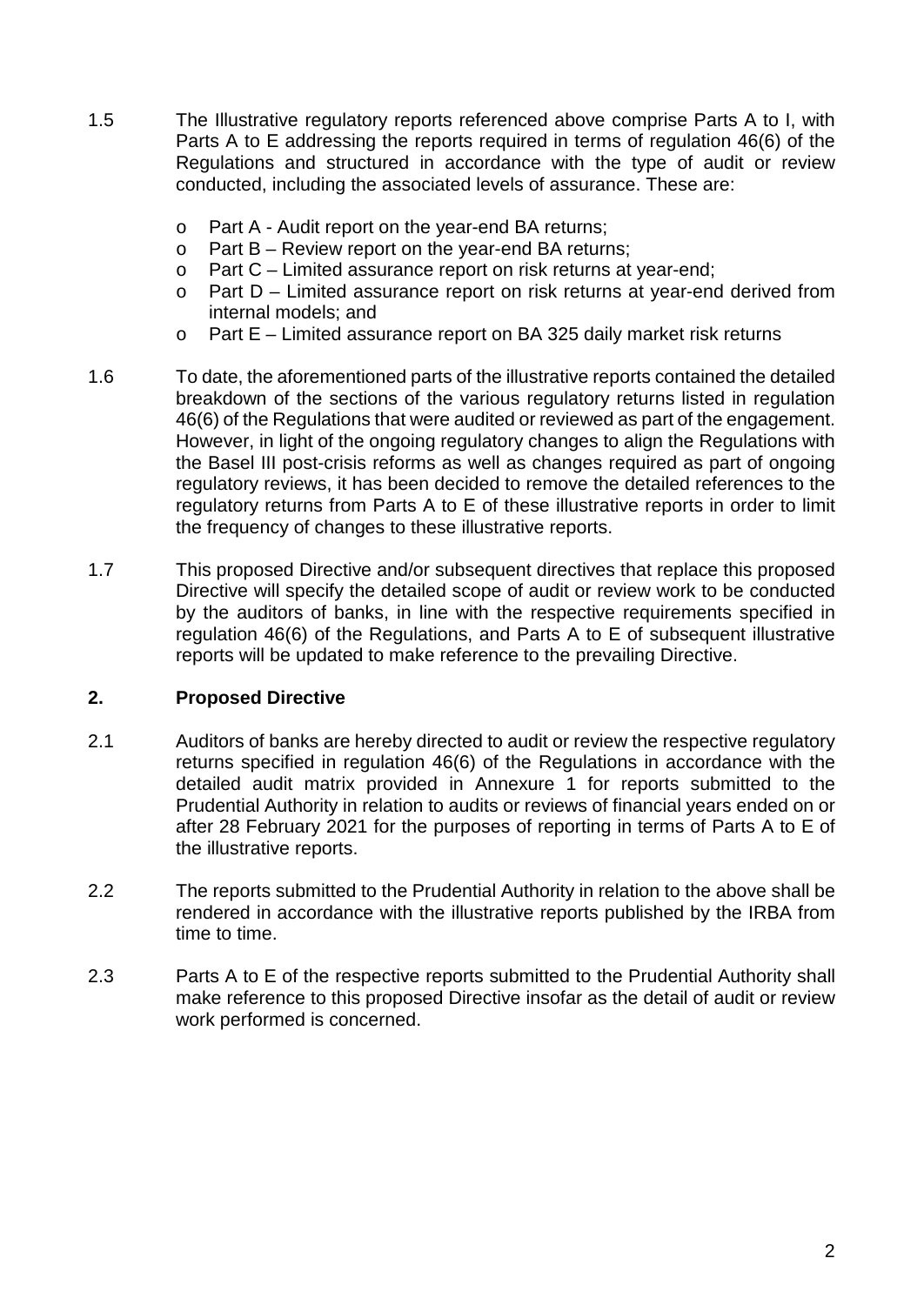## **3. Invitation for comments**

3.1 Banks and all other interested persons are hereby invited to submit their comments in respect of the proposed directive to SARB-PA@resbank.co.za and to Zine.Mshengu@resbank.co.za, for the attention of Ms Z Mshengu, by no later than 12 February 2021.

**Kuben Naidoo Deputy Governor and CEO: Prudential Authority**

**Date:** 26 January 2021

Encl. 1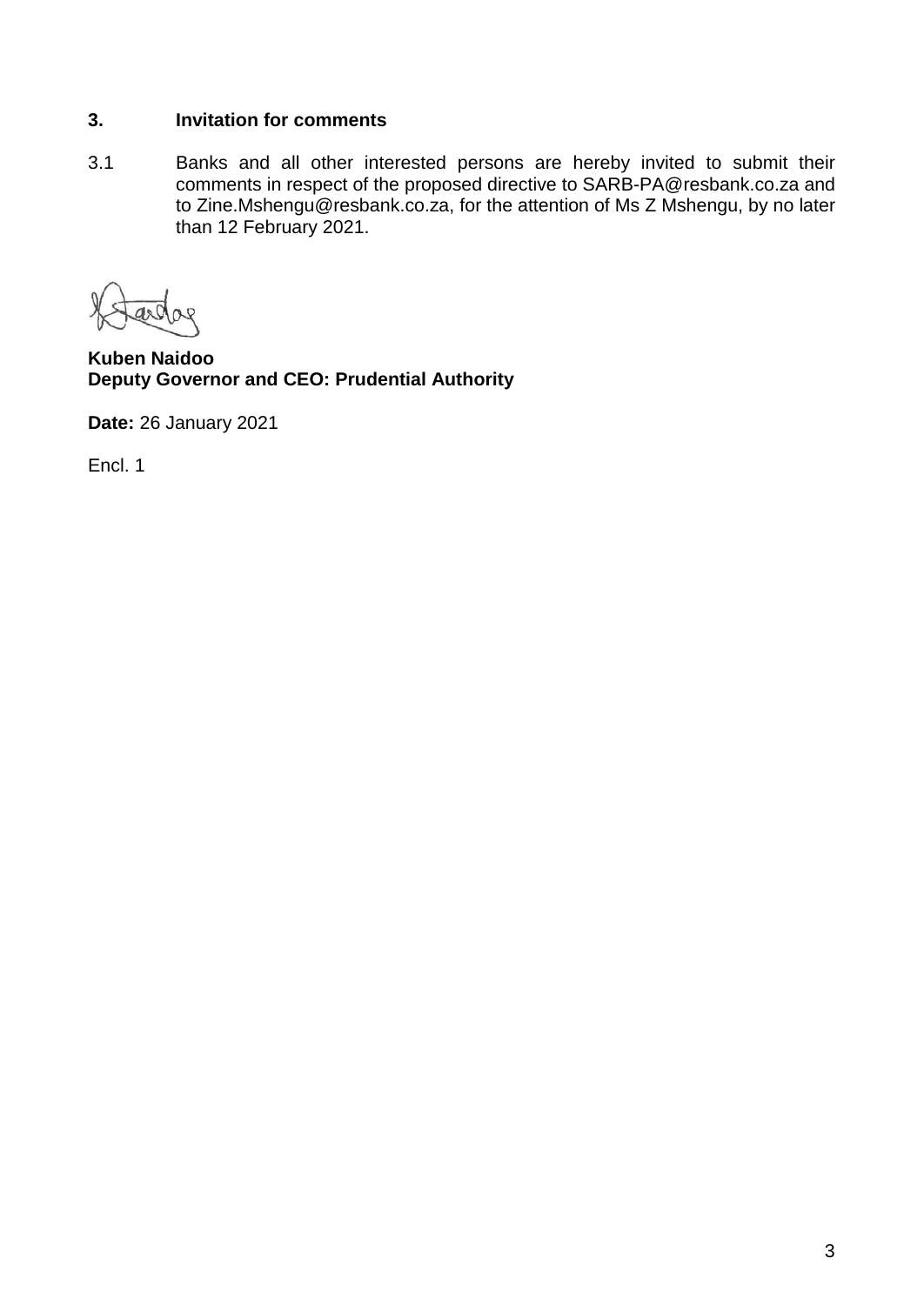# **Annexure 1**

| <b>Return (Bank,</b><br>unless otherwise |                                                                                                                                     |                       |                                                                                                                                                                                                                                   |                                                                                                                                                                                                                                                                                                           |                       |
|------------------------------------------|-------------------------------------------------------------------------------------------------------------------------------------|-----------------------|-----------------------------------------------------------------------------------------------------------------------------------------------------------------------------------------------------------------------------------|-----------------------------------------------------------------------------------------------------------------------------------------------------------------------------------------------------------------------------------------------------------------------------------------------------------|-----------------------|
| stated)                                  | <b>Part A returns</b>                                                                                                               | <b>Part B returns</b> | <b>Part C returns</b>                                                                                                                                                                                                             | <b>Part D returns</b>                                                                                                                                                                                                                                                                                     | <b>Part E returns</b> |
| BA 100 (all levels)                      | Lines 1 - 88                                                                                                                        | Lines 89-127          |                                                                                                                                                                                                                                   |                                                                                                                                                                                                                                                                                                           |                       |
| BA 110 (all levels)                      | Lines $1 - 8$                                                                                                                       | <b>Lines 9-22</b>     |                                                                                                                                                                                                                                   |                                                                                                                                                                                                                                                                                                           |                       |
| BA 120 (all levels)                      | Lines 1 - 89<br>(excluding col $1 - 3$ ),<br>Lines 92-106,<br>Lines 122-123,<br>Lines 126-130                                       | Lines 90-91           | Lines 107-121, 124-<br>125 (Standardised<br>approach for credit<br>risk, market risk,<br>equity risk and<br>Standardised/Basic<br>Indicator approach<br>for operational risk<br>where all entities are<br>on these<br>approaches) | Lines 107-121, 124-<br>125 (Where one or<br>more of the following<br>apply: Internal<br>Ratings-Based<br>approach for credit<br>risk or equity risk, or<br><b>Internal Models</b><br>approach for Market<br><b>Risk or Advanced</b><br>Measurement<br>approach for<br>operational risk for<br>any entity) |                       |
| <b>BA 130</b>                            |                                                                                                                                     | Whole return          |                                                                                                                                                                                                                                   |                                                                                                                                                                                                                                                                                                           |                       |
| <b>BA 200 - Bank</b>                     | Line 1, 7-9, 39-40,<br>70-79 (Standardised<br>Approaches)<br>Line 107, 113-115,<br>162-171, 211 and<br>212 (Advanced<br>Approaches) |                       | Lines 2-6, 11-34, 47-<br>69, 80-106<br>(Standardised<br>approaches)<br>Lines 276-292<br>Internal Ratings-<br>Based approaches)                                                                                                    | Lines 108-112, 117-<br>161, 172-206, 219-<br>275 and 293-331<br>(Internal Ratings-<br>Based approaches)                                                                                                                                                                                                   |                       |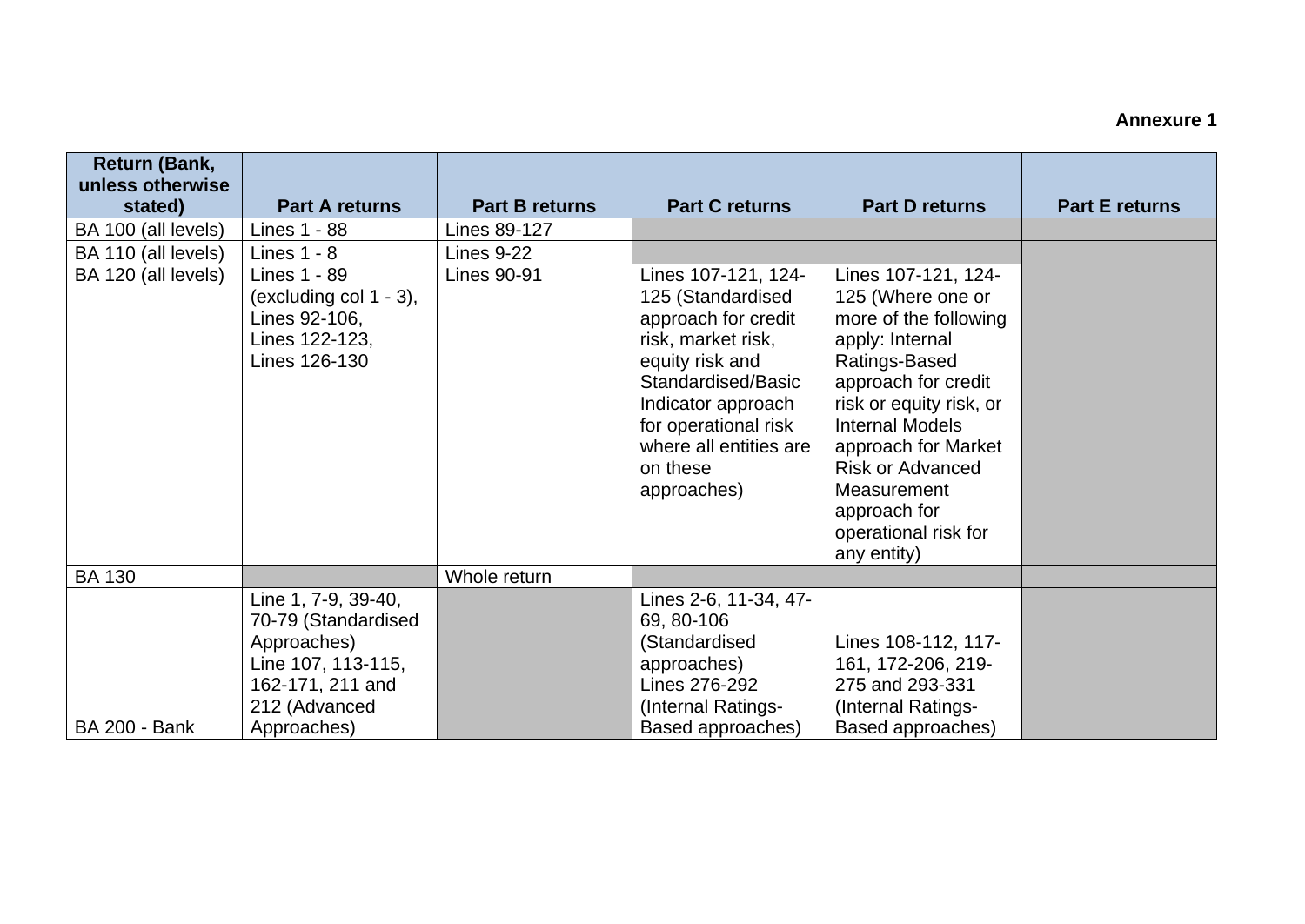| <b>Return (Bank,</b>                                          |                                                                                                                      |                                         |                                                                                                                                                                                                                      |                                                                                     |                       |
|---------------------------------------------------------------|----------------------------------------------------------------------------------------------------------------------|-----------------------------------------|----------------------------------------------------------------------------------------------------------------------------------------------------------------------------------------------------------------------|-------------------------------------------------------------------------------------|-----------------------|
| unless otherwise<br>stated)                                   | <b>Part A returns</b>                                                                                                | <b>Part B returns</b>                   | <b>Part C returns</b>                                                                                                                                                                                                | <b>Part D returns</b>                                                               | <b>Part E returns</b> |
| BA 200 - Cons and                                             | Line 1, 7-9, 39-40,<br>70-79 (Standardised<br>Approaches)<br>Line 107, 113-115,<br>162-171, 211 and<br>212 (Advanced |                                         | Lines 2-6, 11-34, 47-<br>69, 80-85, 87-102<br>(Standardised<br>approach), 277-292<br>(Internal Ratings-                                                                                                              | Lines 108-112, 117-<br>161, 172-200, 219-<br>275 and 321-324<br>(Internal Ratings-  |                       |
| / or Group                                                    | Approaches)                                                                                                          |                                         | Based approaches)<br>Lines 1-228 and 453-<br>471(excluding<br>columns 6-8)<br>(Standardised<br>approach) and lines<br>229-284, 453-471<br>(excluding columns<br>6-8) (Internal<br>Ratings-Based                      | Based approaches)<br>Lines 285-452, 472-<br>616 (Internal<br>Ratings-Based          |                       |
| <b>BA 210 - Bank</b><br><b>BA 210 - Cons</b><br>and/ or Group |                                                                                                                      |                                         | approaches)<br>Lines 22-42, 118-214<br>and 453-471<br>(excluding columns<br>6-8)(Standardised<br>approach) and lines<br>257-284 and 453-471<br>(excluding columns)<br>6-8) (Internal<br>Ratings-Based<br>approaches) | approaches)<br>Lines 341-437, 472-<br>616 (Internal<br>Ratings-Based<br>approaches) |                       |
| <b>BA 220</b>                                                 |                                                                                                                      | Whole return                            |                                                                                                                                                                                                                      |                                                                                     |                       |
| <b>BA 300</b>                                                 |                                                                                                                      | <b>Lines 1-17</b><br><b>Lines 68-87</b> | 98-283 (Other non-<br>modelled)                                                                                                                                                                                      | Lines 18-67, 98-191<br>(derived from<br>models) 196 - 208,                          |                       |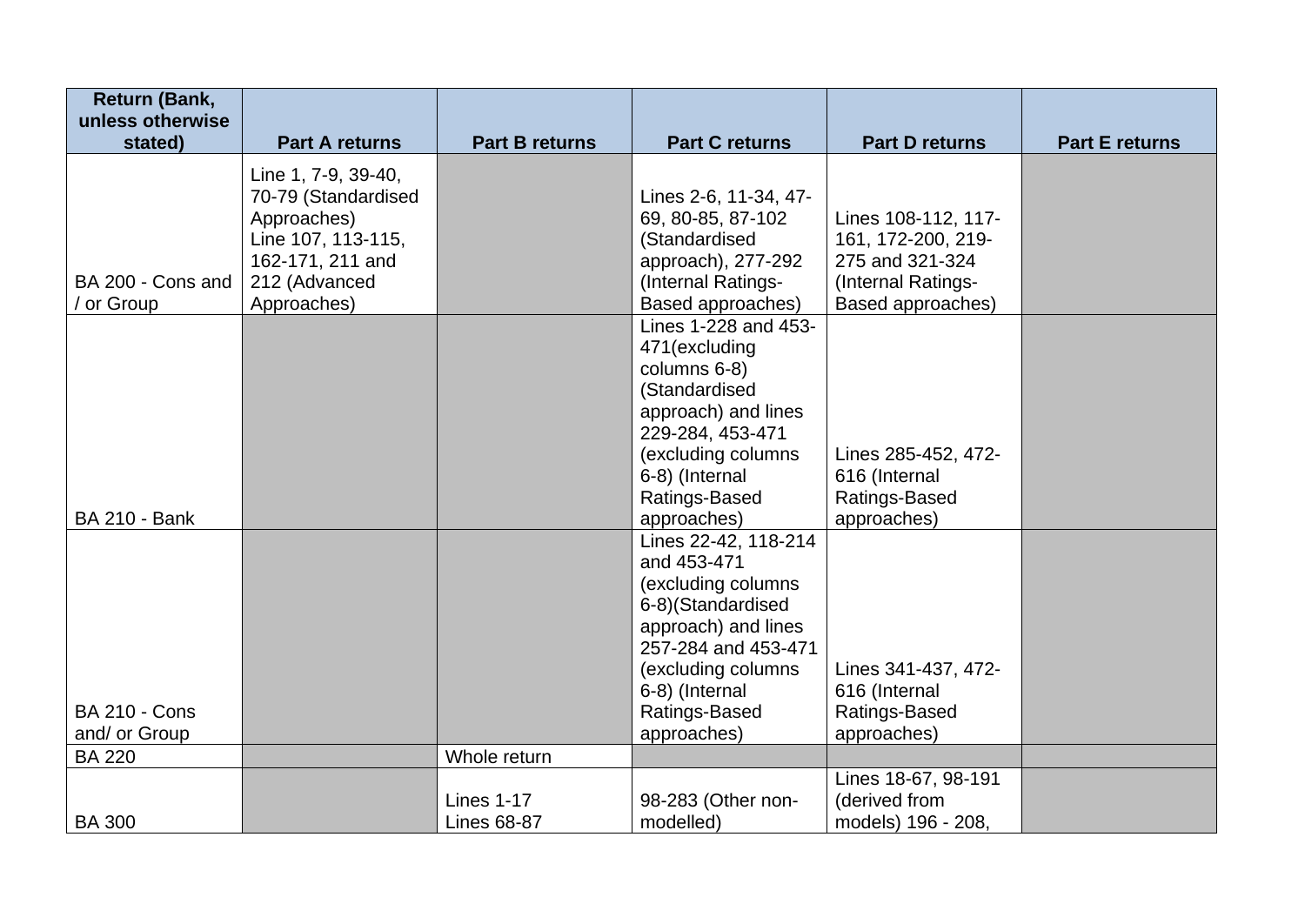| Return (Bank,<br>unless otherwise |                       |                                   |                                                                                                                                                                                                             |                                                                                                                                                                                      |                       |
|-----------------------------------|-----------------------|-----------------------------------|-------------------------------------------------------------------------------------------------------------------------------------------------------------------------------------------------------------|--------------------------------------------------------------------------------------------------------------------------------------------------------------------------------------|-----------------------|
| stated)                           | <b>Part A returns</b> | <b>Part B returns</b>             | <b>Part C returns</b>                                                                                                                                                                                       | <b>Part D returns</b>                                                                                                                                                                | <b>Part E returns</b> |
|                                   |                       |                                   |                                                                                                                                                                                                             | 216, 263, 267, 281 -<br>283                                                                                                                                                          |                       |
| <b>BA 310</b>                     | Lines 1-9 (Column 1)  | Lines 1-9 (Column<br>$2)$ , 10-31 |                                                                                                                                                                                                             |                                                                                                                                                                                      |                       |
|                                   |                       |                                   | lines 1-24 and 35-99<br>(Standardised<br>approach -<br>Simplified, Delta Plus<br>and Scenario Matrix                                                                                                        | Lines 25-34 and 100-                                                                                                                                                                 |                       |
| <b>BA 320</b><br>(Standardised)   |                       |                                   | Approaches to<br>Options)                                                                                                                                                                                   | 110 (Internal Model<br>approach)                                                                                                                                                     |                       |
|                                   |                       |                                   | Lines 7-10 (Credit<br>risk - Standardised<br>approach); lines 1-6<br>and 18-23 (Market<br>risk - Standardised<br>approach); lines 11-<br>17 (Liquidity Risk -<br>Other non-modelled<br>approach); lines 36- | Lines 7-10 (credit risk<br>Internal Ratings-<br>Based approaches);<br>lines 1-6, lines 15-17<br>(liquidity risk $-$<br>derived from<br>models); lines 24-35<br>(market risk Internal |                       |
| BA 325 - Year-end                 |                       |                                   | 77 and lines 78-81                                                                                                                                                                                          | Model approach)                                                                                                                                                                      |                       |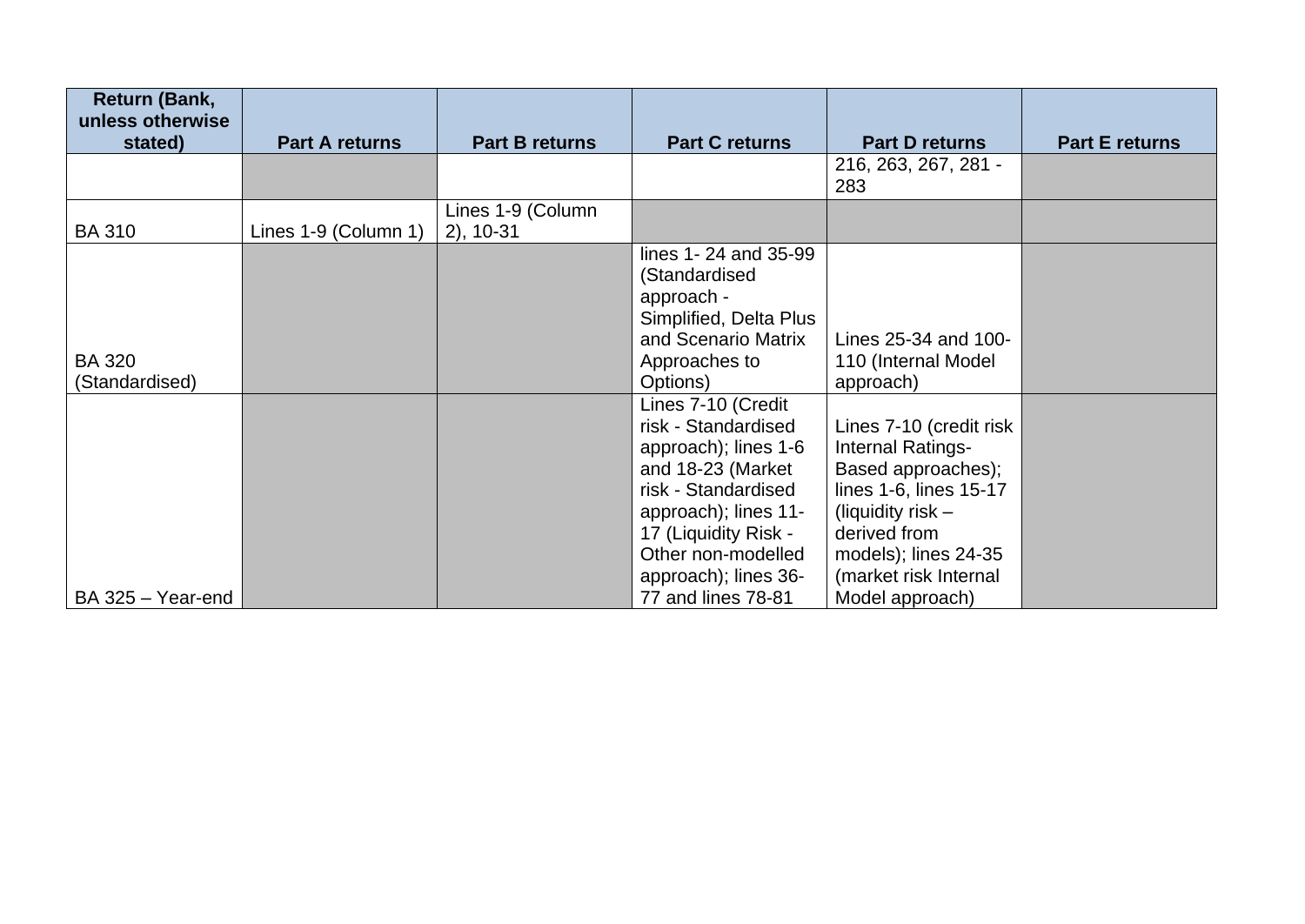| <b>Return (Bank,</b><br>unless otherwise |                       |                       |                                                                                                                                   |                                                                         |                                                                                                                                                                                                                                                                                                                                                                                                                                                                                            |
|------------------------------------------|-----------------------|-----------------------|-----------------------------------------------------------------------------------------------------------------------------------|-------------------------------------------------------------------------|--------------------------------------------------------------------------------------------------------------------------------------------------------------------------------------------------------------------------------------------------------------------------------------------------------------------------------------------------------------------------------------------------------------------------------------------------------------------------------------------|
| stated)                                  | <b>Part A returns</b> | <b>Part B returns</b> | <b>Part C returns</b>                                                                                                             | <b>Part D returns</b>                                                   | <b>Part E returns</b>                                                                                                                                                                                                                                                                                                                                                                                                                                                                      |
| $BA$ 325 $-$ Other<br>than year-end      |                       |                       |                                                                                                                                   |                                                                         | Lines 7-10 (Credit<br>risk - Standardised<br>approach), lines 7-10<br>(Credit risk - Internal<br>Ratings-Based<br>approaches); lines 1-<br>6, 18-23) (Market risk<br>- Standardised<br>approach); lines 1-6,<br>24-35 (Market risk -<br><b>Internal Models</b><br>approaches); lines<br>11-17 (Liquidity Risk<br>- not modelled); lines<br>15-17 (Liquidity Risk<br>- derived from<br>models); lines 36-77<br>(Foreign currency<br>exposure) and lines<br>78-81 (Interbank<br>information) |
| <b>BA 330</b>                            |                       |                       | <b>Lines 1-22</b>                                                                                                                 | Lines 23-36 (Net<br>Interest Income and<br>Economic Value of<br>Equity) |                                                                                                                                                                                                                                                                                                                                                                                                                                                                                            |
| <b>BA 340</b>                            |                       |                       | Lines 1-2 and 37-46<br>(Standardised<br>approach) and lines<br>(3-5, 37-39 and 40-<br>46 (Internal Ratings-<br>Based approaches)) | Lines 6-36 (Internal<br>Ratings-Based<br>approaches)                    |                                                                                                                                                                                                                                                                                                                                                                                                                                                                                            |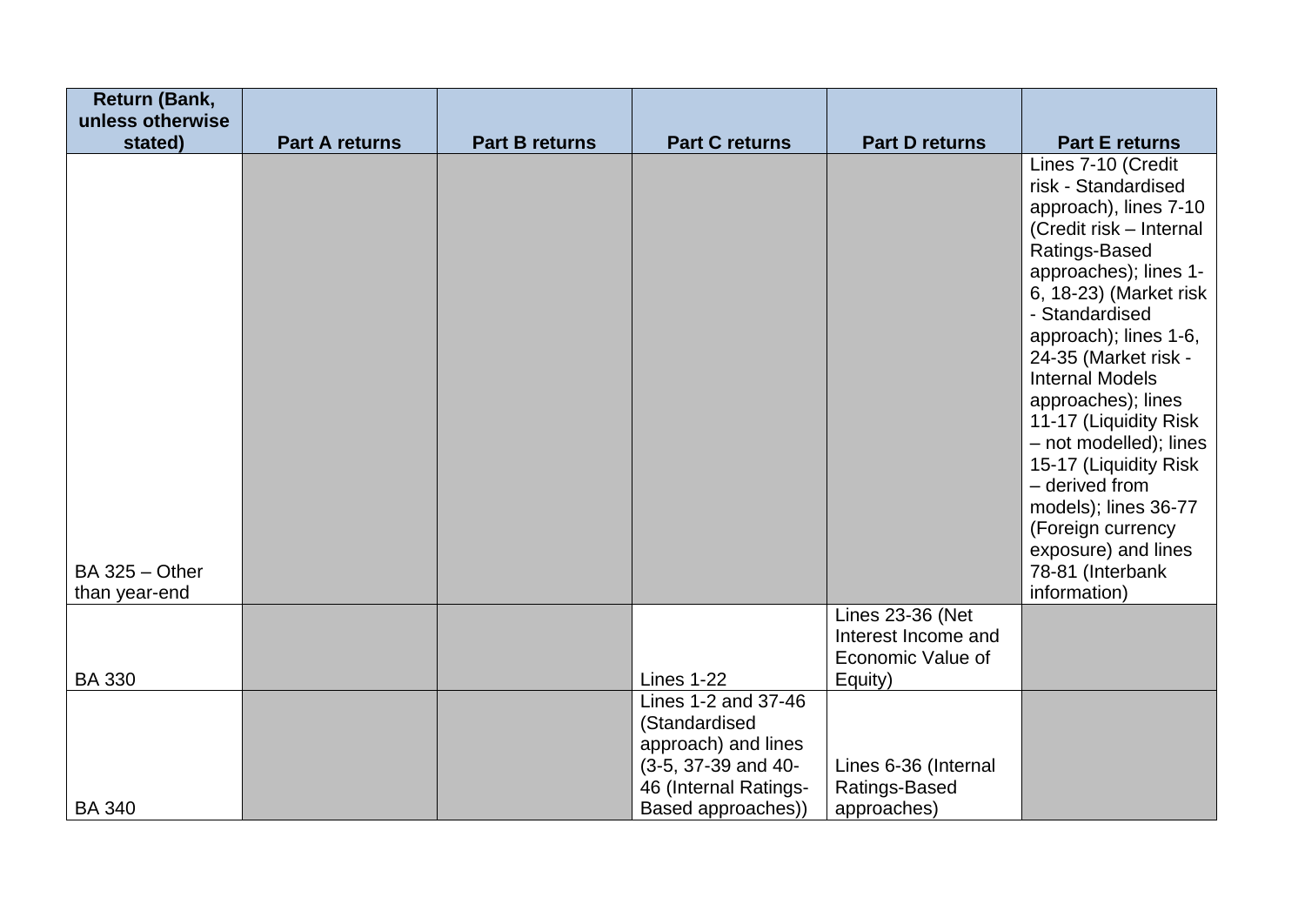| <b>Return (Bank,</b><br>unless otherwise |                       |                       |                           |                            |                       |
|------------------------------------------|-----------------------|-----------------------|---------------------------|----------------------------|-----------------------|
| stated)                                  | <b>Part A returns</b> | <b>Part B returns</b> | <b>Part C returns</b>     | <b>Part D returns</b>      | <b>Part E returns</b> |
| <b>BA 350</b>                            |                       | Whole return          |                           |                            |                       |
|                                          |                       |                       | Lines 11-25, 27-28        | <b>Lines 26-39</b>         |                       |
|                                          |                       |                       | (Basic indicator and      | (Advanced                  |                       |
|                                          |                       |                       | Standardised              | Measurement                |                       |
| <b>BA 400</b>                            |                       | <b>Lines 1-10</b>     | approaches)               | approach)                  |                       |
| BA 410 - All levels                      |                       |                       | Whole return              |                            |                       |
|                                          |                       |                       | Lines 1,2 and 4-100       |                            |                       |
|                                          |                       |                       | (Standardised             |                            |                       |
|                                          |                       |                       | approach); lines 1, 3,    |                            |                       |
|                                          |                       |                       | 4-37, 109-126 and         |                            |                       |
|                                          |                       |                       | 127-186 (Ratings)         | Lines 101-108              |                       |
|                                          |                       |                       | Based approach);          | (Internal Ratings-         |                       |
|                                          |                       |                       | lines 1, 3, 4-37 and      | Based approaches -         |                       |
|                                          |                       |                       | 109-126 (Supervisory      | Ratings Based,             |                       |
|                                          |                       |                       | Formula and Internal      | <b>Internal Assessment</b> |                       |
|                                          |                       |                       | Assessment                | and Supervisory            |                       |
|                                          |                       |                       | approaches); lines 4-     | Formula                    |                       |
|                                          |                       |                       | 37 and 206-217            | approaches), lines         |                       |
|                                          |                       |                       | (Other Unrated            | 127-186 (Internal          |                       |
|                                          |                       |                       | Exposures not             | Assessment                 |                       |
|                                          |                       |                       | subject to Ratings        | approach); lines 187-      |                       |
|                                          |                       |                       | <b>Based, Supervisory</b> | 205 (Supervisory           |                       |
|                                          |                       |                       | Formula or Internal       | Formula approach)          |                       |
|                                          |                       |                       | Assessment                | and line 226 (Internal     |                       |
|                                          |                       |                       | approaches); lines 4-     | Ratings-Based              |                       |
|                                          |                       |                       | 37, 218-225 and 227-      | approaches -               |                       |
|                                          |                       |                       | 228 (Internal             | Investors Interest in      |                       |
|                                          |                       |                       | Ratings-Based             | respect of Schemes         |                       |
|                                          |                       |                       | approaches -              | with early                 |                       |
|                                          |                       |                       | Investors Interest in     | amortisation               |                       |
| <b>BA 500</b>                            |                       |                       | respect of Schemes        | features)                  |                       |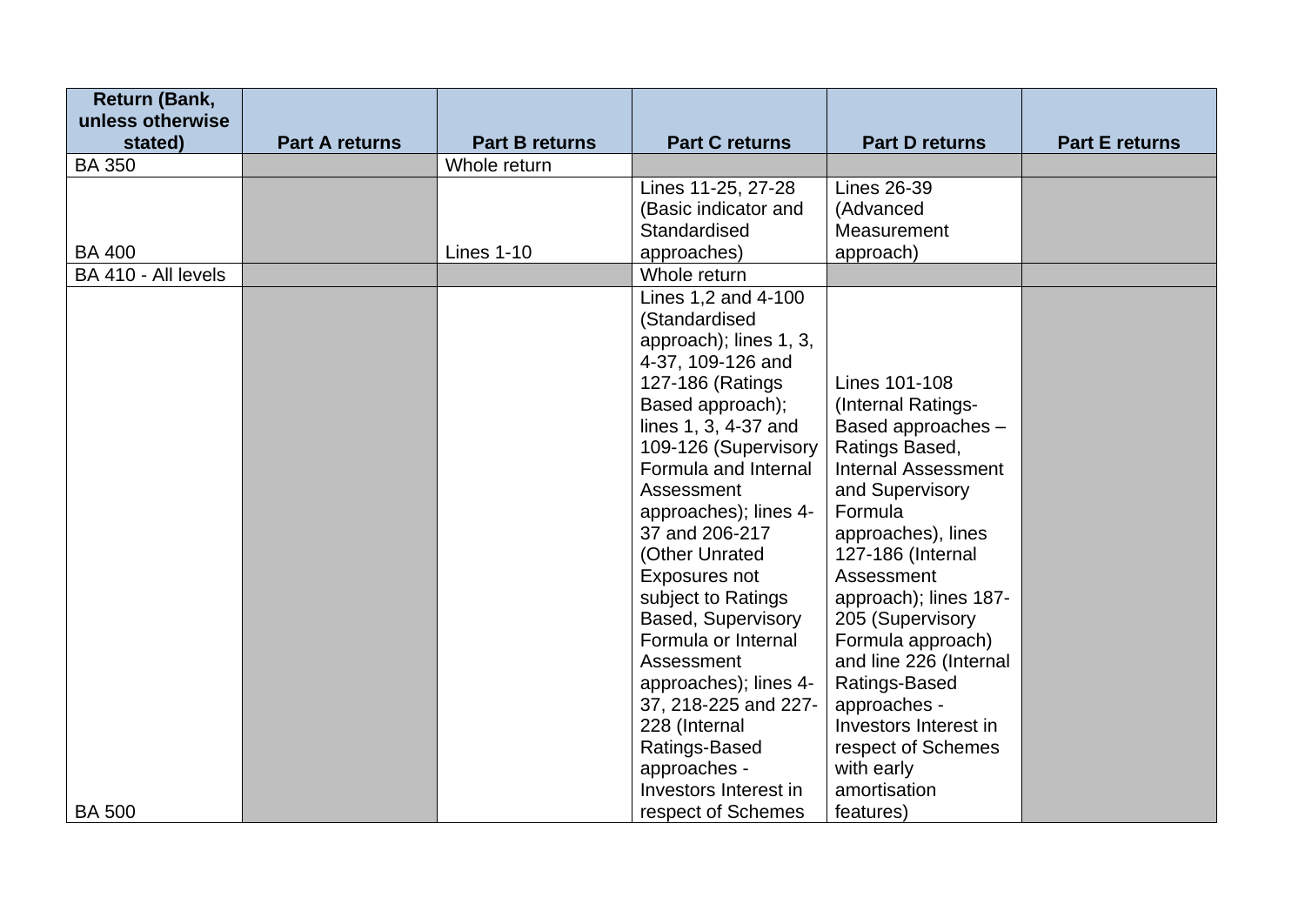| <b>Return (Bank,</b><br>unless otherwise |                       |                       |                                                                                                                                                                       |                |                       |
|------------------------------------------|-----------------------|-----------------------|-----------------------------------------------------------------------------------------------------------------------------------------------------------------------|----------------|-----------------------|
| stated)                                  | <b>Part A returns</b> | <b>Part B returns</b> | <b>Part C returns</b>                                                                                                                                                 | Part D returns | <b>Part E returns</b> |
|                                          |                       |                       | with early<br>amortization<br>features); and lines<br>4-37 and 227-228<br>(Internal Ratings-<br><b>Based approaches -</b><br>Non-credit<br>Enhancing IO's and<br>PO's |                |                       |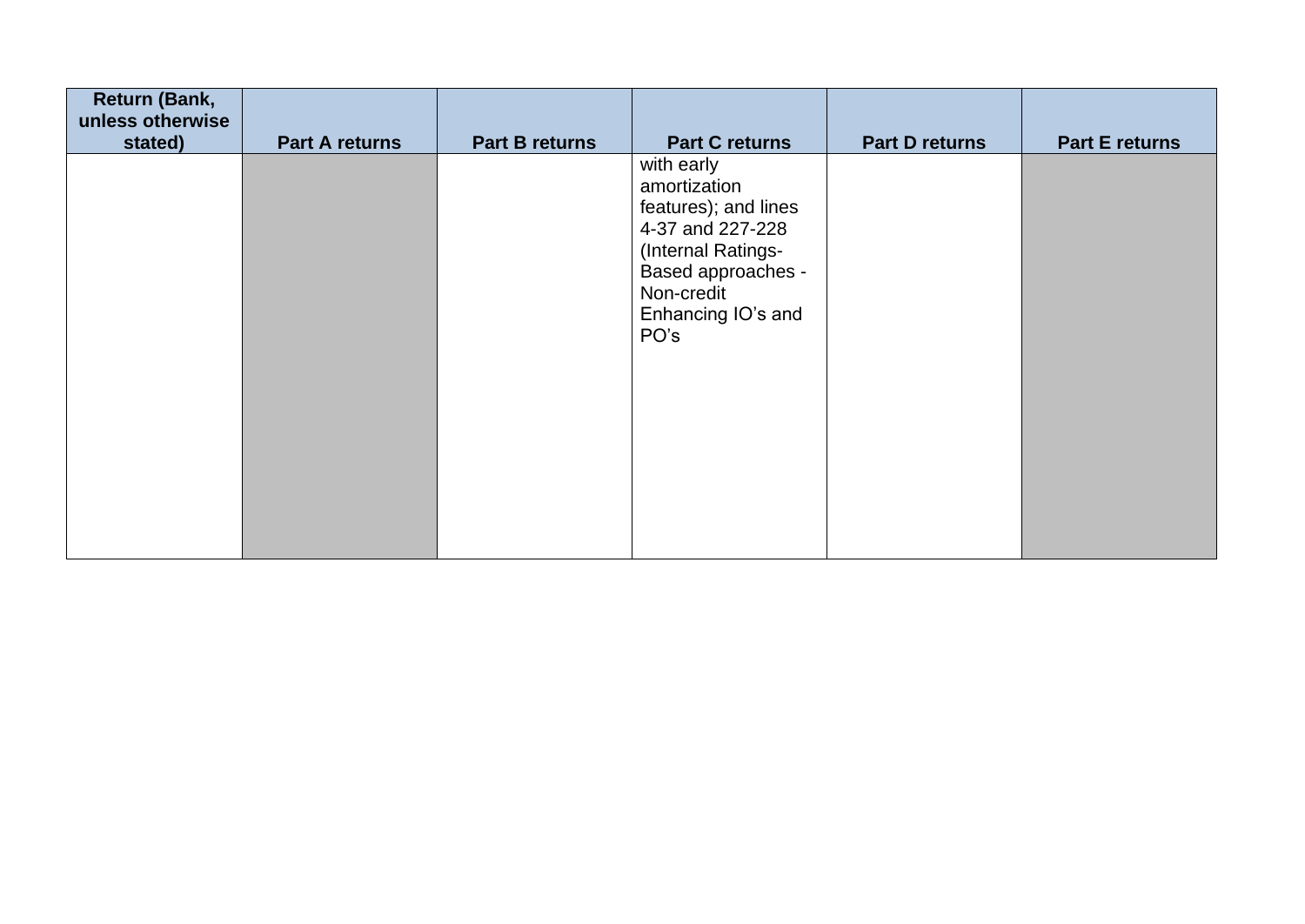| <b>Return (Bank,</b>        |                       |                       |                                               |                                                |                       |
|-----------------------------|-----------------------|-----------------------|-----------------------------------------------|------------------------------------------------|-----------------------|
| unless otherwise<br>stated) | <b>Part A returns</b> | <b>Part B returns</b> | <b>Part C returns</b>                         | <b>Part D returns</b>                          | <b>Part E returns</b> |
|                             |                       |                       | Lines: 1-39, 40-46                            |                                                |                       |
|                             |                       |                       | (excluding column 6                           |                                                |                       |
|                             |                       |                       | to 8), 47-58                                  |                                                |                       |
|                             |                       |                       | (Standardised                                 |                                                |                       |
|                             |                       |                       | approach for credit                           |                                                |                       |
|                             |                       |                       | risk, market risk,                            |                                                |                       |
|                             |                       |                       | equity risk and                               |                                                |                       |
|                             |                       |                       | Standardised/Basic<br>Indicator approach      |                                                |                       |
|                             |                       |                       | for operational risk                          |                                                |                       |
|                             |                       |                       | where all entities are                        |                                                |                       |
|                             |                       |                       | on these                                      |                                                |                       |
|                             |                       |                       | approaches), 40-46                            |                                                |                       |
|                             |                       |                       | (excluding column 6)                          |                                                |                       |
|                             |                       |                       | to 8), 47-58 (where                           |                                                |                       |
|                             |                       |                       | one or more of the                            |                                                |                       |
|                             |                       |                       | following apply:                              |                                                |                       |
|                             |                       |                       | Internal Ratings-<br>Based approach for       | Lines 1-39 (Internal                           |                       |
|                             |                       |                       | credit risk or equity                         | Ratings-Based                                  |                       |
|                             |                       |                       | risk, or Internal                             | approach for credit                            |                       |
|                             |                       |                       | Models approach for                           | risk or equity risk, or                        |                       |
|                             |                       |                       | Market Risk or                                | <b>Internal Models</b>                         |                       |
|                             |                       |                       | Advanced                                      | approach for Market                            |                       |
|                             |                       |                       | Measurement                                   | <b>Risk or Advanced</b>                        |                       |
|                             |                       |                       | Approach for                                  | Measurement                                    |                       |
|                             |                       |                       | operational risk for                          | Approach for                                   |                       |
|                             |                       |                       | any entity), and lines                        | operational risk for                           |                       |
|                             |                       |                       | 59-63 (Liquidity risk -<br>Other non-modelled | any entity), lines 59-<br>63 (Liquidity risk - |                       |
| BA 600 - All levels         |                       |                       | approach)                                     | derived from models)                           |                       |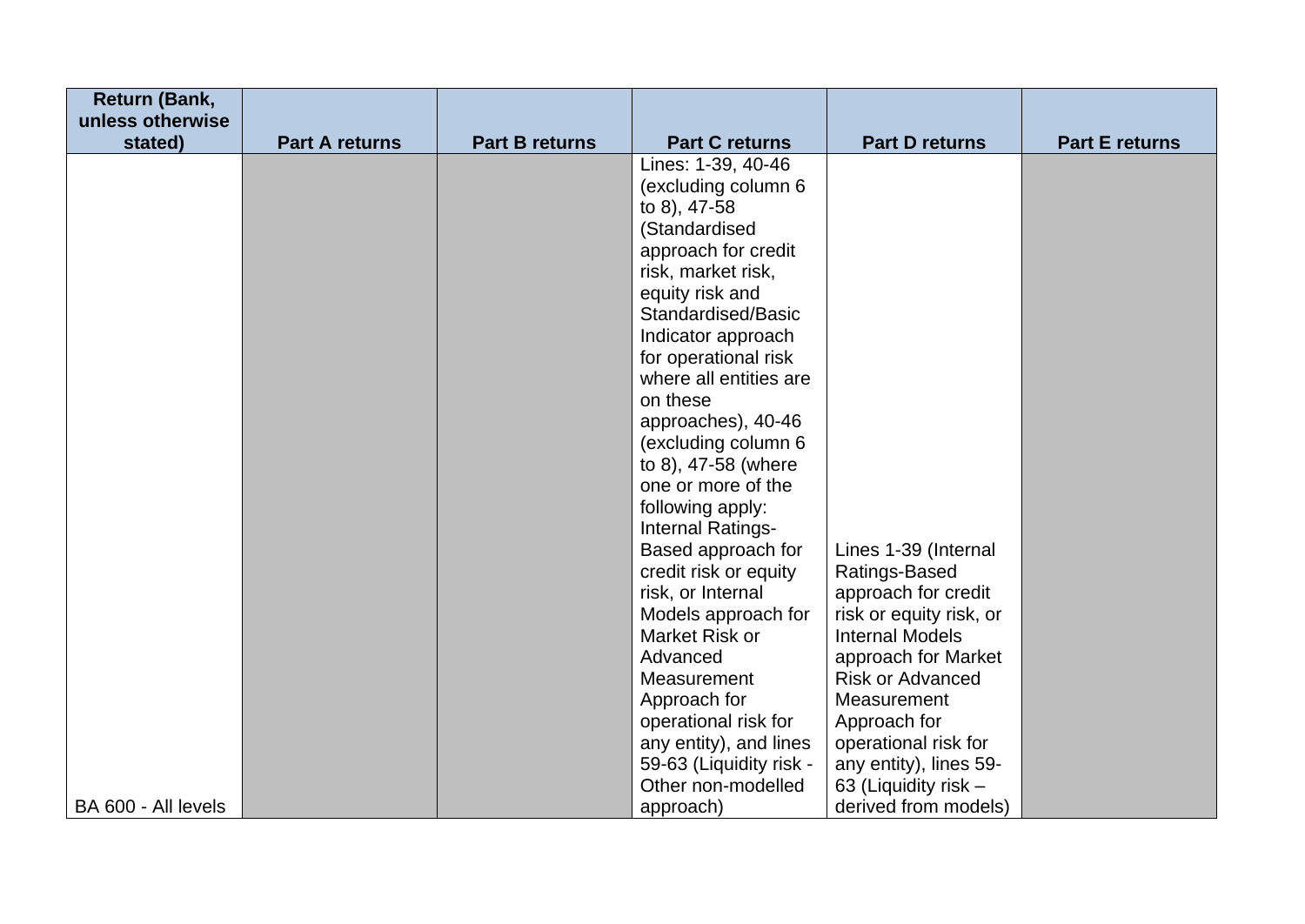| <b>Return (Bank,</b> |                       |                       |                       |                                      |                       |
|----------------------|-----------------------|-----------------------|-----------------------|--------------------------------------|-----------------------|
| unless otherwise     |                       |                       |                       |                                      |                       |
| stated)              | <b>Part A returns</b> | <b>Part B returns</b> | <b>Part C returns</b> | <b>Part D returns</b>                | <b>Part E returns</b> |
|                      |                       |                       |                       | Lines 1-26, 40-42                    |                       |
|                      |                       |                       |                       | (excluding columns 2                 |                       |
|                      |                       |                       |                       | and 3), 48 (excluding                |                       |
|                      |                       |                       |                       | columns $2$ and $3$ ), $53$          |                       |
|                      |                       |                       |                       | (excluding columns 2                 |                       |
|                      |                       |                       | Lines: 1-26           | and 3), 54 and 56                    |                       |
|                      | <b>Lines 27-39</b>    |                       | (Standardised         | (excluding columns 2<br>and 3) 60-62 |                       |
|                      | (excluding columns 2  |                       | approach); 40-42, 54  | (excluding columns 2                 |                       |
|                      | and $3$ ),            |                       | and 56 (excluding     | and 3), 64 (excluding                |                       |
|                      | <b>Lines 43-47</b>    |                       | columns 2 and 3)      | columns 2 and 3),                    |                       |
|                      | (excluding columns 2  |                       | (Standardised         | 73-78 (excluding                     |                       |
|                      | and $3$ ),            |                       | approaches); 73-78    | columns 2 and 3), 83                 |                       |
|                      | <b>Lines 49-52</b>    |                       | (excluding columns 2) | (excluding columns 2                 |                       |
|                      | (excluding columns 2) |                       | and 3) (Standardised  | and 3), 85-89                        |                       |
|                      | and $3$ ),            |                       | approaches); 84       | (excluding columns 2                 |                       |
|                      | Lines 55, 57-59       |                       | (excluding columns 2  | and 3), 97, 128-130,                 |                       |
|                      | (excluding columns 2  |                       | and 3) (limit is      | 139, 227-235, 270-                   |                       |
|                      | and $3$ ),            |                       | triggered); 86-88     | 271 (where one or                    |                       |
|                      | Lines 63 (excluding   | <b>Lines 90-96</b>    | (excluding columns 2  | more of the following                |                       |
|                      | columns 2 and 3),     | (excluding column 2), | and 3) (Standardised  | apply: Internal                      |                       |
|                      | <b>Lines 65-72</b>    | Lines 99-127,         | approaches); Lines    | Ratings-Based                        |                       |
|                      | (excluding columns 2  | Lines 131-138,        | 89 (excluding         | approach for credit                  |                       |
|                      | and $3$ ),            | Lines 140-195,        | columns 2 and 3)      | risk or equity risk, or              |                       |
|                      | <b>Lines 79-82</b>    | Line 196,             | (Standardised         | <b>Internal Models</b>               |                       |
|                      | (excluding columns 2  | Lines 198-202,        | approaches); 97       | approach for Market                  |                       |
|                      | and $3$ ),            | Line 203 and 205      | (Standardised         | <b>Risk or Advanced</b>              |                       |
|                      | Line 84 (limit is not | [No or simplified]    | approaches); 211-     | Measurement                          |                       |
|                      | triggered) (excluding | PVA],                 | 226, 236-269, 270-    | approach for                         |                       |
|                      | columns 2 and 3),     | Line 204,             | 271 (Other non-       | operational risk for                 |                       |
| BA 700 - All levels  | <b>Line 197</b>       | Lines 206-210         | modelled approach)    | any entity or other                  |                       |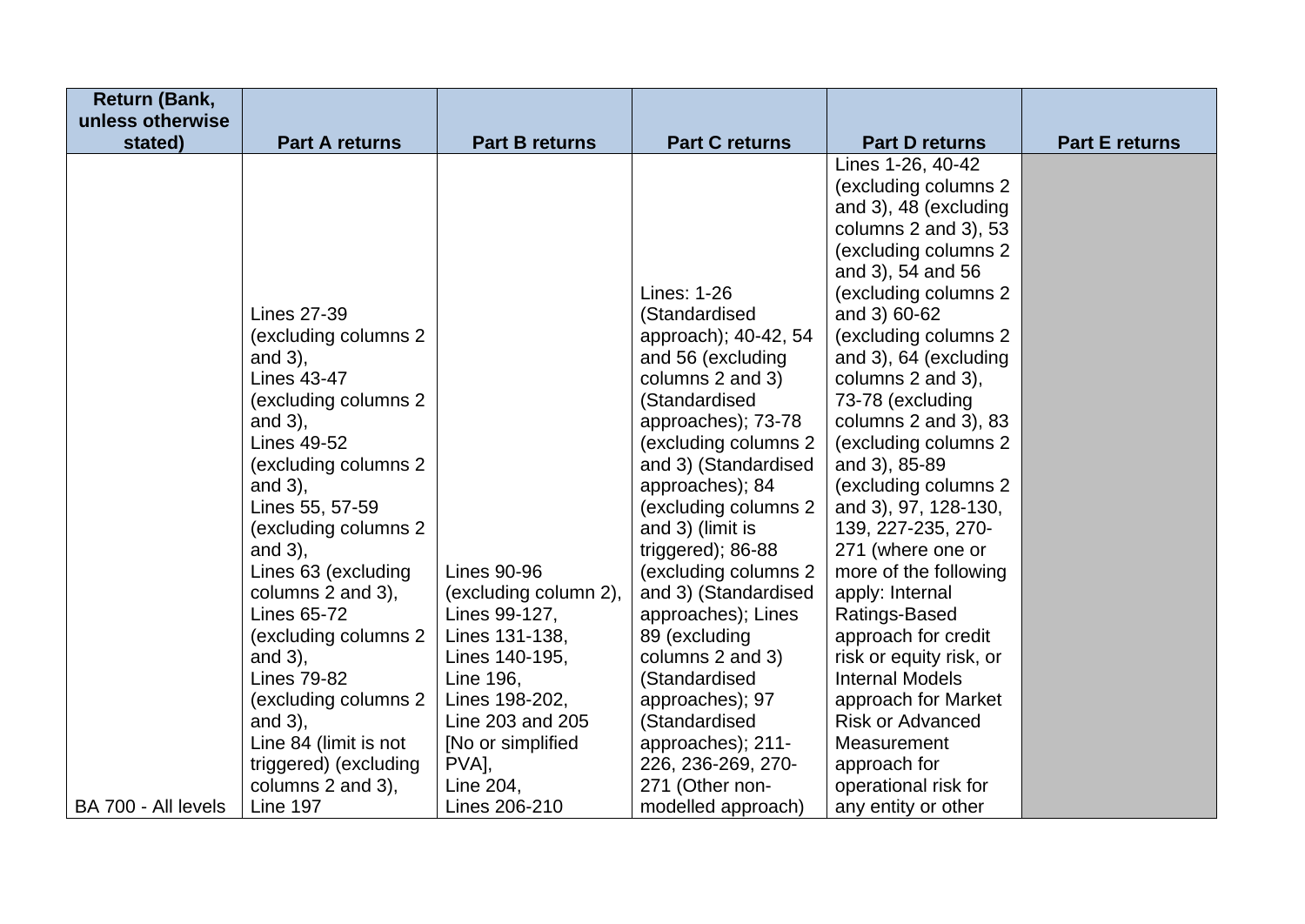| <b>Return (Bank,</b><br>unless otherwise |                       |                       |                       |                                                                                                 |                       |
|------------------------------------------|-----------------------|-----------------------|-----------------------|-------------------------------------------------------------------------------------------------|-----------------------|
|                                          |                       |                       |                       |                                                                                                 |                       |
| stated)                                  | <b>Part A returns</b> | <b>Part B returns</b> | <b>Part C returns</b> | <b>Part D returns</b><br>information derived<br>from models), Line<br>203 and 205 [Core<br>PVA] | <b>Part E returns</b> |
|                                          |                       |                       |                       |                                                                                                 |                       |
|                                          |                       |                       |                       |                                                                                                 |                       |